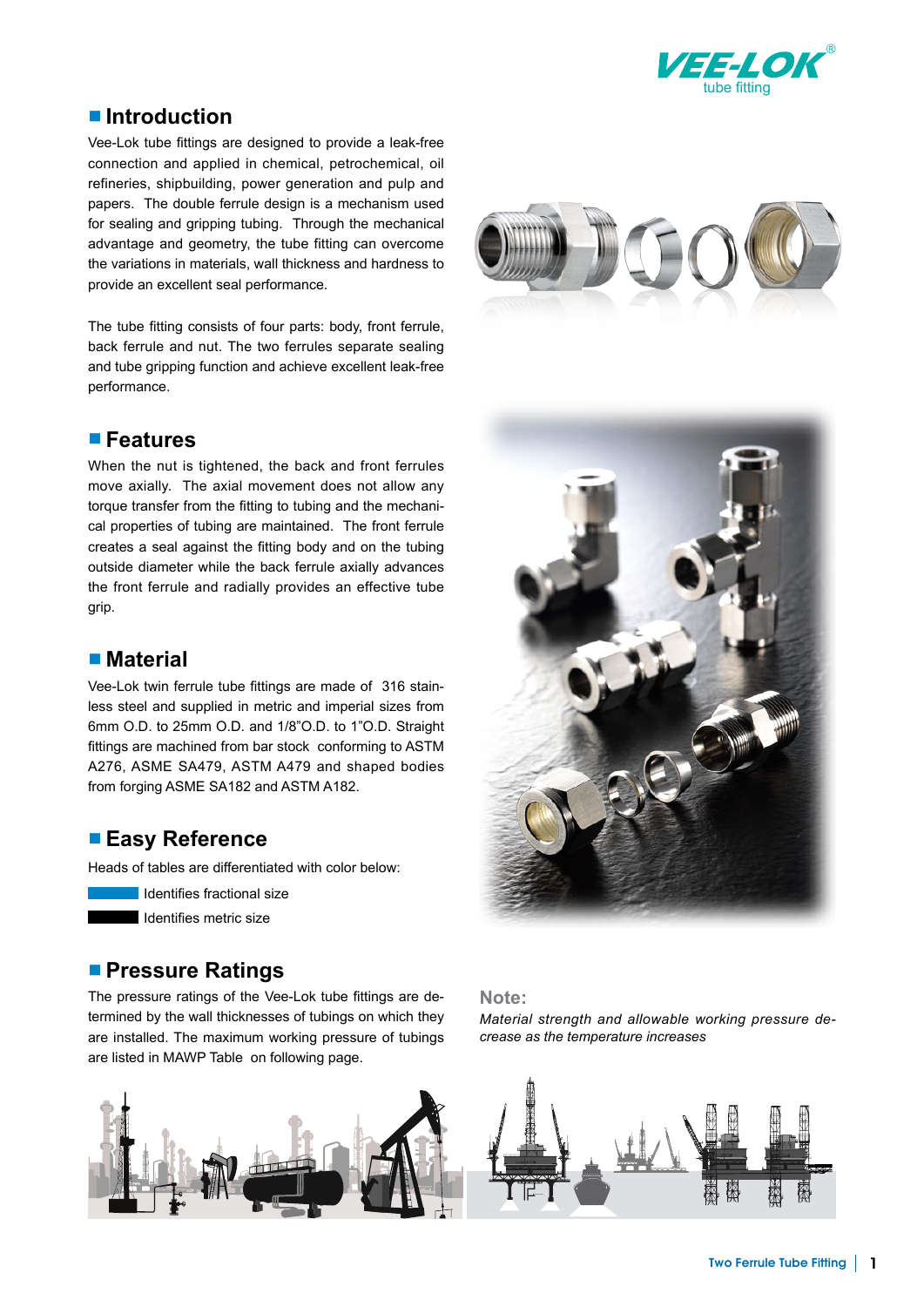

# ■ **Temperature Ratings**

316 stainless steel: -321°F to 1200°F (-196°C to 649°C)

## ■ **Tubing**

In order to ensure reliable and leak-free installation, tubing should be considered as one of fitting components.

# ■ **Tubing Selection**

#### **Hardness**

• The metal tubing must be softer than the fitting materials. In general, it is recommended a fully annealed 304 or 316 stainless steel tubing meeting ASTM A269 or equivalent with hardness Rockwell HRB80 or less to work properly with VEE-LOK tube fittings.

#### **Surface**

● Tubing must have a smooth surface free from dirt, scratches, weld seam and draw mark.

#### **Ovality**

● Do not force the tubing into the fitting when tubing is oval or out of roundness. It may damage the fitting sealing mechanism on nut, ferrules and body.

#### **Wall thickness**

● Temperature, pressure, vibration and shock conditions must be considered when selecting the wall thickness. A too thin wall may collapse and too thick wall may not be properly deformed by ferrule action.

## **Tubing Handling**

- Tubing ends should be capped to keep from dirts during transportation and storage.
- Do use correct tube cutter to avoid excessive deformation.
- Do deburr tube ends prior to installation.

**Use good quality tubing for the best performance.**

## ■ Gas Application

Gases have very small molecules and can escape even the most minute leak path because of surface imperfections.

Do not use thin wall tubing for gas applications. Heavier wall tubing resists the ferrule action more than thin wall does. The minimum wall thickness for gas application is shown for reference.

# ■ **Fractional Tubing**

| Tubing O.D. | <b>Nominal</b><br><b>Min. Wall</b><br><b>Thickness</b> | <b>Tubing O.D.</b> | <b>Nominal</b><br><b>Min. Wall</b><br><b>Thickness</b> |
|-------------|--------------------------------------------------------|--------------------|--------------------------------------------------------|
| 1/8"        | 0.028"                                                 | 1/2"               | 0.049"                                                 |
| 1/4"        | 0.028"                                                 | 5/8"               | 0.065"                                                 |
| 5/16"       | 0.035"                                                 | 3/4"               | 0.065"                                                 |
| 3/8"        | 0.035"                                                 | 1"                 | 0.083"                                                 |

# ■ **Metric Tubing**

| Tubing O.D.      | <b>Nominal</b><br>Min. Wall<br><b>Thickness</b> | Tubing O.D.      | <b>Nominal</b><br>Min. Wall<br><b>Thickness</b> |
|------------------|-------------------------------------------------|------------------|-------------------------------------------------|
| 6mm              | 0.8 <sub>mm</sub>                               | 16 <sub>mm</sub> | 1.5 <sub>mm</sub>                               |
| 8 <sub>mm</sub>  | 1.0 <sub>mm</sub>                               | 18 <sub>mm</sub> | 1.5 <sub>mm</sub>                               |
| 10 <sub>mm</sub> | 1.0 <sub>mm</sub>                               | 20 <sub>mm</sub> | 1.8 <sub>mm</sub>                               |
| 12mm             | 1.0 <sub>mm</sub>                               | 22mm             | 2.0 <sub>mm</sub>                               |
| 15 <sub>mm</sub> | 1.2mm                                           | 25 <sub>mm</sub> | 2.2mm                                           |

# ■ **Temperature Derating**

The working pressure varies depending on temperature. The working pressure at various temperatures can be obtained by multiplying the working pressure at ambient temperature (-20°F to 100°F or -29°C to 37°C) by the temperature derating factor in the table below.

| Temperature (°F) | <b>316 SS</b> |
|------------------|---------------|
| 100              | 1.00          |
| 200              | 1.00          |
| 300              | 1.00          |
| 400              | 0.96          |
| 500              | 0.90          |
| 600              | 0.85          |
| 700              | 0.82          |
| 800              | 0.79          |
| 900              | 0.78          |
| 1000             | 0.76          |
| 1100             | 0.62          |
| 1200             | 0.37          |

# ■ **Example**

To obtain the working pressure of 316SS 1/4"O.D. x 0.035" wall tube at 800°F

- Working pressure of the above tubing at ambient temperature: 5,100 psi
- Temperature derating factor at 800°F: 0.79
- Working pressure at 800°F: 4,029 psi (from 5,100 psi multiplied by 0.79)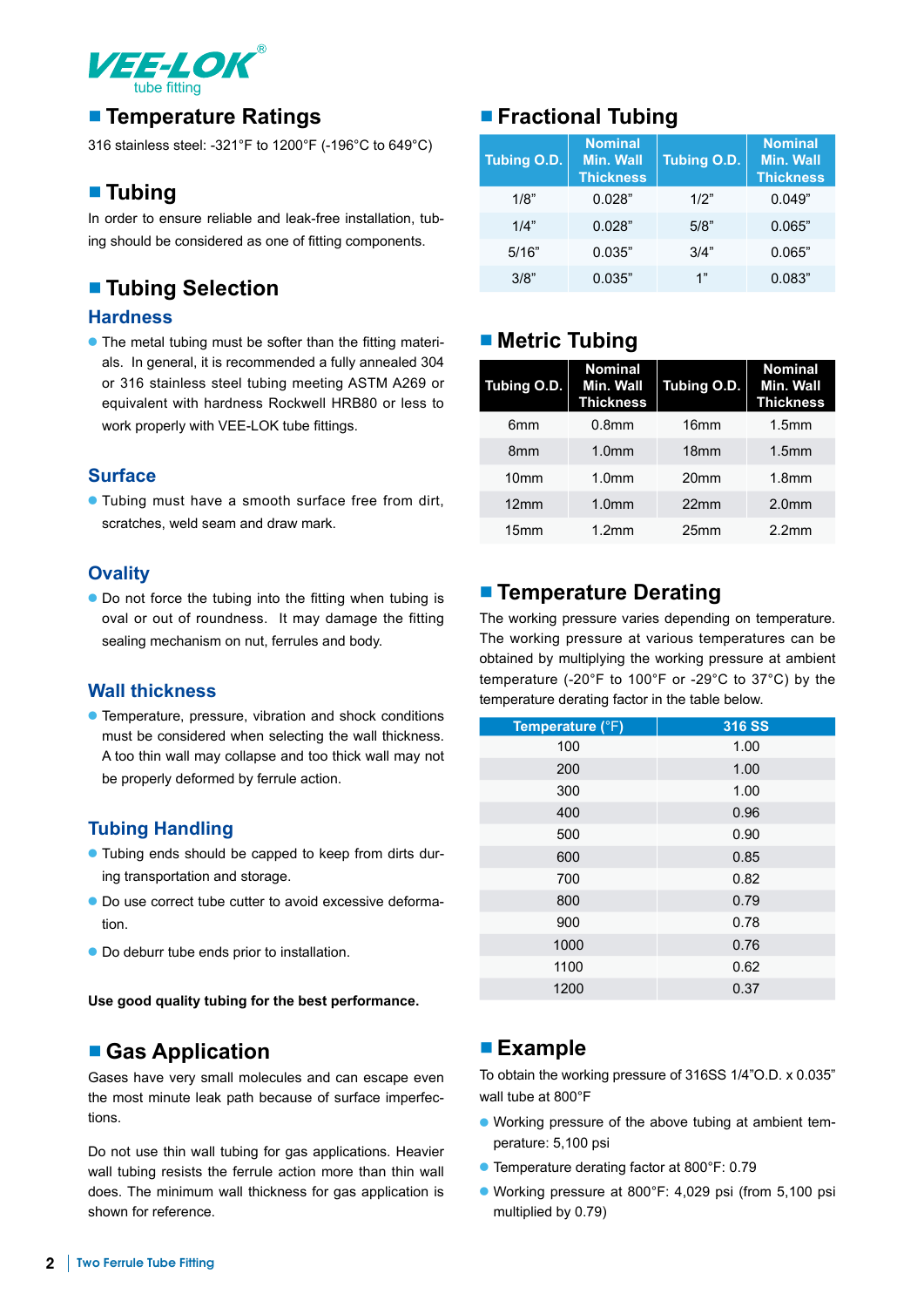

# ■ Maximum Allowable Working Pressure Table

Fully annealed austenitic type 304 or 316 seamless tubing ASTM A269 or ASTM A213, or equivalent. Tubing to be free from dirt, scratches, weld seam, draw mark and suitable for bending and flaring. Recommended hardness: 80 HRB or less.

| <b>Stainless Steel Tube Inch Size</b> |                                                         |       |                               |                           |  |  |
|---------------------------------------|---------------------------------------------------------|-------|-------------------------------|---------------------------|--|--|
|                                       |                                                         |       | Tube Wall Thickness in Inches |                           |  |  |
| Tube O.D. (Inches)                    | 0.035                                                   | 0.049 | 0.065                         | 0.083                     |  |  |
| 1/8"                                  | 10,900                                                  | 7,500 |                               |                           |  |  |
| 1/4"                                  | 5,100                                                   | 5,800 | 10,200                        | Working Pressure in psig- |  |  |
| 5/16"                                 | 4,000                                                   | 4,800 | 8,000                         |                           |  |  |
| 3/8"                                  | 3,300                                                   | 3,700 | 6,500                         |                           |  |  |
| 1/2"                                  | 2,600                                                   | 2,400 | 5,100                         | 6,700                     |  |  |
| 3/4"                                  | For gas service, applying                               | 2,000 | 3,300                         | 4,200                     |  |  |
| 7/8"                                  | the wall thickness only on<br>outside of shade boundary |       | 2,800                         | 3,600                     |  |  |
| 1"                                    |                                                         |       | 2,400                         | 3,100                     |  |  |

| <b>Stainless Steel Tube Metric Size</b> |                                                         |                           |       |        |        |                           |       |  |
|-----------------------------------------|---------------------------------------------------------|---------------------------|-------|--------|--------|---------------------------|-------|--|
|                                         | Tube Wall Thickness in Millimeters                      |                           |       |        |        |                           |       |  |
| Tube O.D. (mm)                          | 0.89                                                    | 1.00                      | 1.24  | 1.50   | 1.65   | 2.00                      | 2.20  |  |
| $\,6\,$                                 | 6,500                                                   | 7,400                     | 9,400 | 11,500 | 12,700 |                           |       |  |
| 8                                       | 4,700                                                   | 5,800                     | 6,800 | 8,400  | 9,300  | Working Pressure in psig- |       |  |
| 10                                      | 3,700                                                   | 4,200                     | 5,300 | 6,500  | 7,300  |                           |       |  |
| 12                                      | 3,000                                                   | 3,400                     | 4,400 | 5,300  | 5,900  | 6,600                     | 7,000 |  |
| 16                                      |                                                         | 2,500                     | 3,200 | 3,900  | 4,300  | 5,300                     | 5,700 |  |
| 18                                      |                                                         | For gas service, applying | 2,800 | 3,400  | 3,800  | 4,700                     | 5,000 |  |
| 20                                      | the wall thickness only on<br>outside of shade boundary |                           | 2,500 | 3,000  | 3,400  | 4,200                     | 4,400 |  |
| 22                                      |                                                         |                           | 2,300 | 2,800  | 3,000  | 3,800                     | 4,000 |  |
| 25                                      |                                                         |                           | 2,000 | 2,400  | 2,700  | 3,300                     | 3,500 |  |

● Allowable stress of 20,000 psi between -20°F and 100°F (-29°C and 37°C) based on ultimate tensile strength 75,000 psi

● Based on minimum wall thickness and maximum O.D. allowable by ASTM A269

**Note:**

- *1. Pressure calculations are based on maximum O.D. and minimum wall thickness without allowance for corrosion and erosion.*
- *2. Figures shown are not for design purpose but for reference only. The accuracy of information here is not liability of our company.*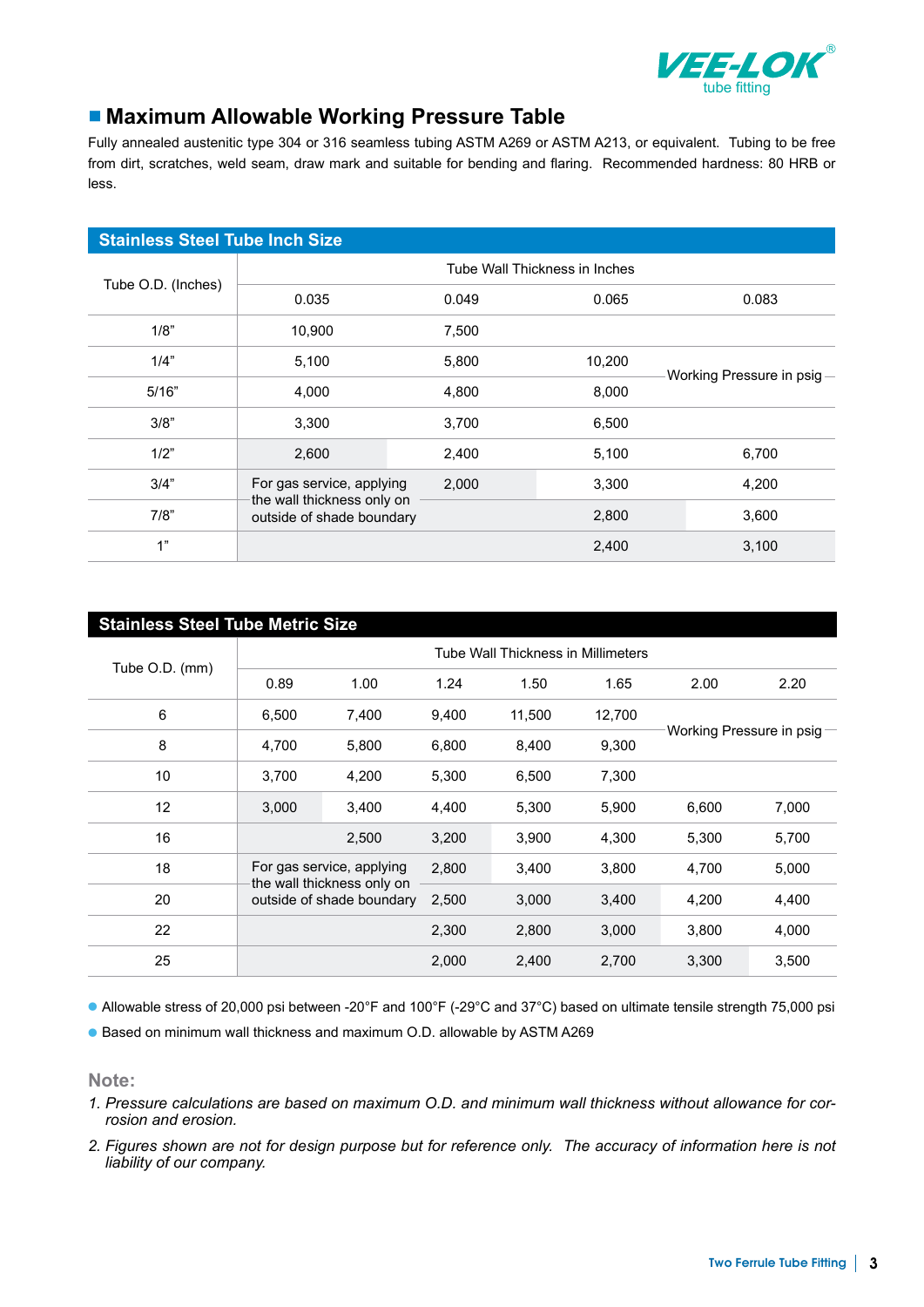

# ■ **Identification of Metric Size**

Metric tube fittings are machined with the stepped shoulders on the body and the hex nut for identification. The metric nut must not be used on fractional body, and vice versa.



## ■ **Sealing**

#### **Taper Thread**

NPT, BSPT (BS21) and ISO7/1 taper threads must use a thread sealant and proper lubrication to provide leak-free connection and prevent from galling that is mostly common in stainless steel.

#### **ISO Parallel Thread**

With ISO 228/1, BSPP (BS2779) parallel thread requires a sealing washer. This seal may either be a metal (copper is standard) gasket or a "Bonded Seal" (elastomer bonded to a metal retaining washer). See 2 different seals below.

#### **Form A**

No reverse angle is used. A self centering taper is used at hex which centers a "Bonded" washer seal ( usually metal and elastomer" to seal the surface surrounding the female thread.



## **Form B**

A metal gasket (usually copper) gasket performs the sealing between the face of body and the surface surrounding the female threads.



# ■ **Installation Instructions**

VEE-LOK two ferrule tube fittings are supplied finger tight and ready for immediate use. A leak tight and mechanically safe installation is easily made by turning the nut 1.1/4 turns or 3/4 turn for a smaller size in 1/8" O.D.

Prior to installation, make sure to have tube end cut 90 degree and remove burrs from inside and outside tube ends.



1. Insert well prepared tubing into VEE-LOK two ferrule tube fittings until tubing end is firmly seated on the body shoulder.



- 2. Mark the nut at position no.6 for identification of starting point to count the number of turns.
- 3. When holding the fitting body with a wrench to prevent the body from turning, tighten the nut with another wrench 1.1/4 turns to position no.9.

#### **Note:**

*It is the responsibility of users to use the products for their specific application and adequately apply sealant and lubrication to system installation.*

*Improper installation or intermixing components of other manufacturers may cause personal injury or property losses.*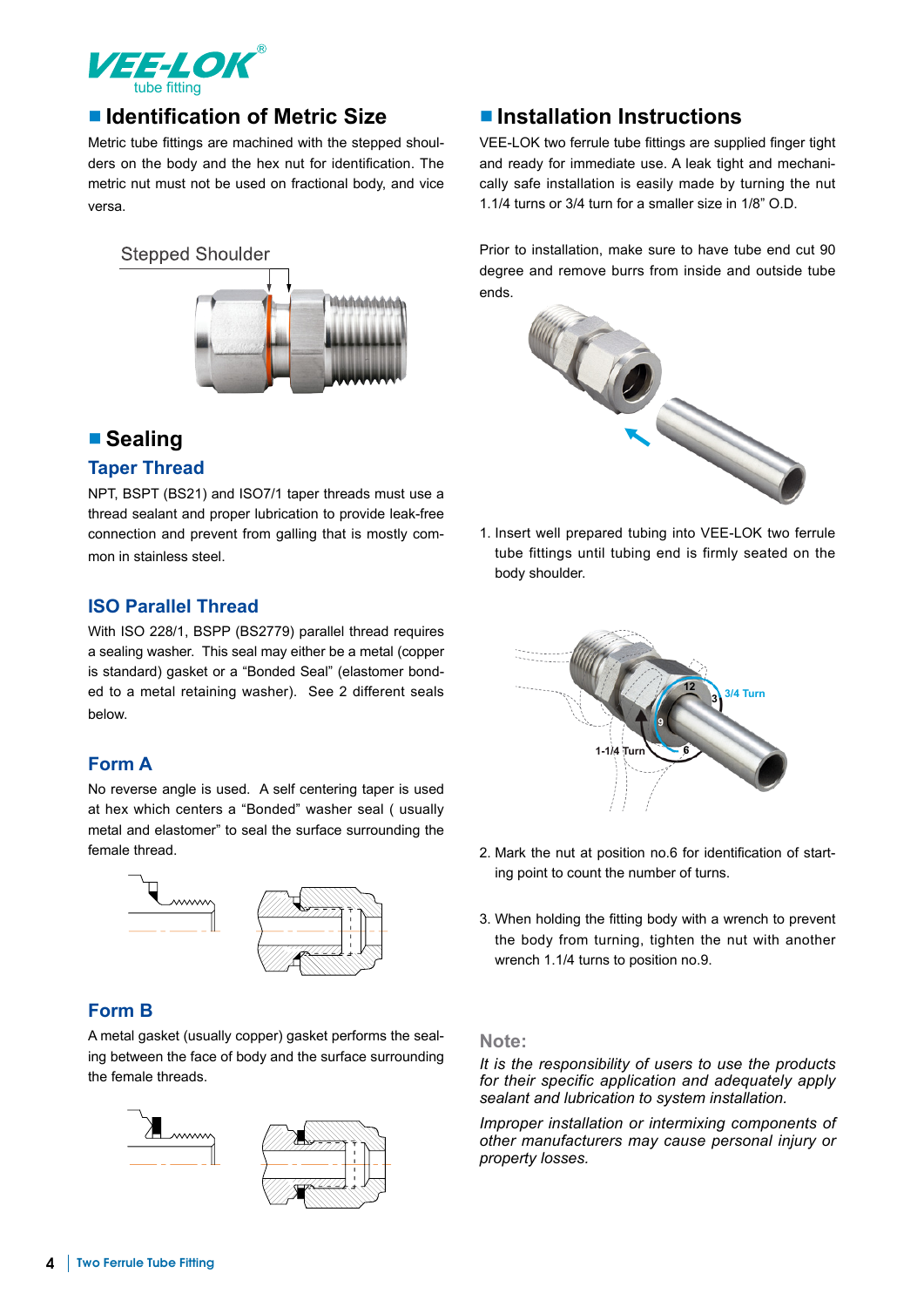

# ■ **Ordering Information**

Example 1: Tube to Pipe ends

## M MC 8- 4 BSPT  $\overline{(1)}$   $\overline{(2)}$   $\overline{(3)}$   $\overline{(4)}$   $\overline{(5)}$

- ① "M" is prefixed to designate metric VEE-LOK tube fittings. Fractional size remains blank.
- ② Name of Fitting (MC=Male Connector)
- ③ Tube O.D. Designator
- ④ Pipe Thread Designator
- ⑤ "BSPT" or "BSPP" is to specify thread type. NPT thread remains blank.

Example 2: Tube to Tube ends



- ① "M" is prefixed to designate metric VEE-LOK tube fittings.
- ② Name of Fitting (U=Union)
- ③ Tube O.D. Designator

Example 3: Tee & Cross

In tee shown below, "1" and "2" are referred to as run and "3" is referred to as branch.



In cross shown below, "1" and "2" are referred to as run and "3" and "4" are referred to as branch.



| <b>Fitting Name Designator</b> |                                  |  |  |  |  |
|--------------------------------|----------------------------------|--|--|--|--|
| <b>Identifier</b>              | <b>Description</b>               |  |  |  |  |
| <b>MC</b>                      | <b>Male Connector</b>            |  |  |  |  |
| <b>BMC</b>                     | <b>Bulkhead Male Connector</b>   |  |  |  |  |
| <b>ME</b>                      | Male Elbow                       |  |  |  |  |
| <b>MRT</b>                     | Male Run Tee                     |  |  |  |  |
| <b>MBT</b>                     | Male Branch Tee                  |  |  |  |  |
| UT                             | <b>Union Tee</b>                 |  |  |  |  |
| U                              | Union                            |  |  |  |  |
| <b>RU</b>                      | <b>Reducing Union</b>            |  |  |  |  |
| <b>BU</b>                      | <b>Bulkhead Union</b>            |  |  |  |  |
| UE                             | <b>Union Elbow</b>               |  |  |  |  |
| UC                             | <b>Union Cross</b>               |  |  |  |  |
| FC                             | <b>Female Connector</b>          |  |  |  |  |
| <b>BFC</b>                     | <b>Bulkhead Female Connector</b> |  |  |  |  |
| FE                             | <b>Female Elbow</b>              |  |  |  |  |
| <b>FRT</b>                     | Female Run Tee                   |  |  |  |  |
| <b>FBT</b>                     | Female Branch Tee                |  |  |  |  |
| R                              | Reducer                          |  |  |  |  |
| <b>MA</b>                      | Male Adapter                     |  |  |  |  |
| <b>FA</b>                      | Female Adapter                   |  |  |  |  |
| N                              | <b>Nut</b>                       |  |  |  |  |
| <b>BF</b>                      | <b>Back Ferrule</b>              |  |  |  |  |
| FF                             | <b>Front Ferrule</b>             |  |  |  |  |
| P                              | Plug                             |  |  |  |  |
| <b>CP</b>                      | Cap                              |  |  |  |  |

| <b>Tube O.D. Designator</b> |                   |             |                   |  |  |  |
|-----------------------------|-------------------|-------------|-------------------|--|--|--|
| Inch O.D.                   | <b>Identifier</b> | Metric O.D. | <b>Identifier</b> |  |  |  |
| 1/8                         | 1                 | 6           | 6                 |  |  |  |
| 1/4                         | 4                 | 8           | 8                 |  |  |  |
| 5/16                        | 5                 | 10          | 10                |  |  |  |
| 3/8                         | 6                 | 12          | 12                |  |  |  |
| 1/2                         | 8                 | 16          | 16                |  |  |  |
| 3/4                         | 12                | 20          | 20                |  |  |  |
| 1                           | 16                | 25          | 25                |  |  |  |

| <b>Pipe Thread Designator</b> |       |       |       |       |        |        |                                                 |
|-------------------------------|-------|-------|-------|-------|--------|--------|-------------------------------------------------|
| Nominal Size                  | 1/8"  | 1/4"  | 3/8"  | 1/2"  | 3/4"   | 1"     | <b>Applicable Specifications</b>                |
| <b>NPT</b>                    | 2     | 4     | 6     | 8     | 12     | 16     | ANSI B1.20.1 (NPT)                              |
| <b>ISO Tapered</b>            | 2BSPT | 4BSPT | 6BSPT | 8BSPT | 12BSPT | 16BSPT | BS 21(BSPT), ISO7/1,<br><b>JIS B0203(PT)</b>    |
| <b>ISO Parallel</b>           | 2BSPP | 4BSPP | 6BSPP | 8BSPP | 12BSPP | 16BSPP | BS 2779 (BSPP),<br>DIN ISO 228/1, JIS B0202(PF) |